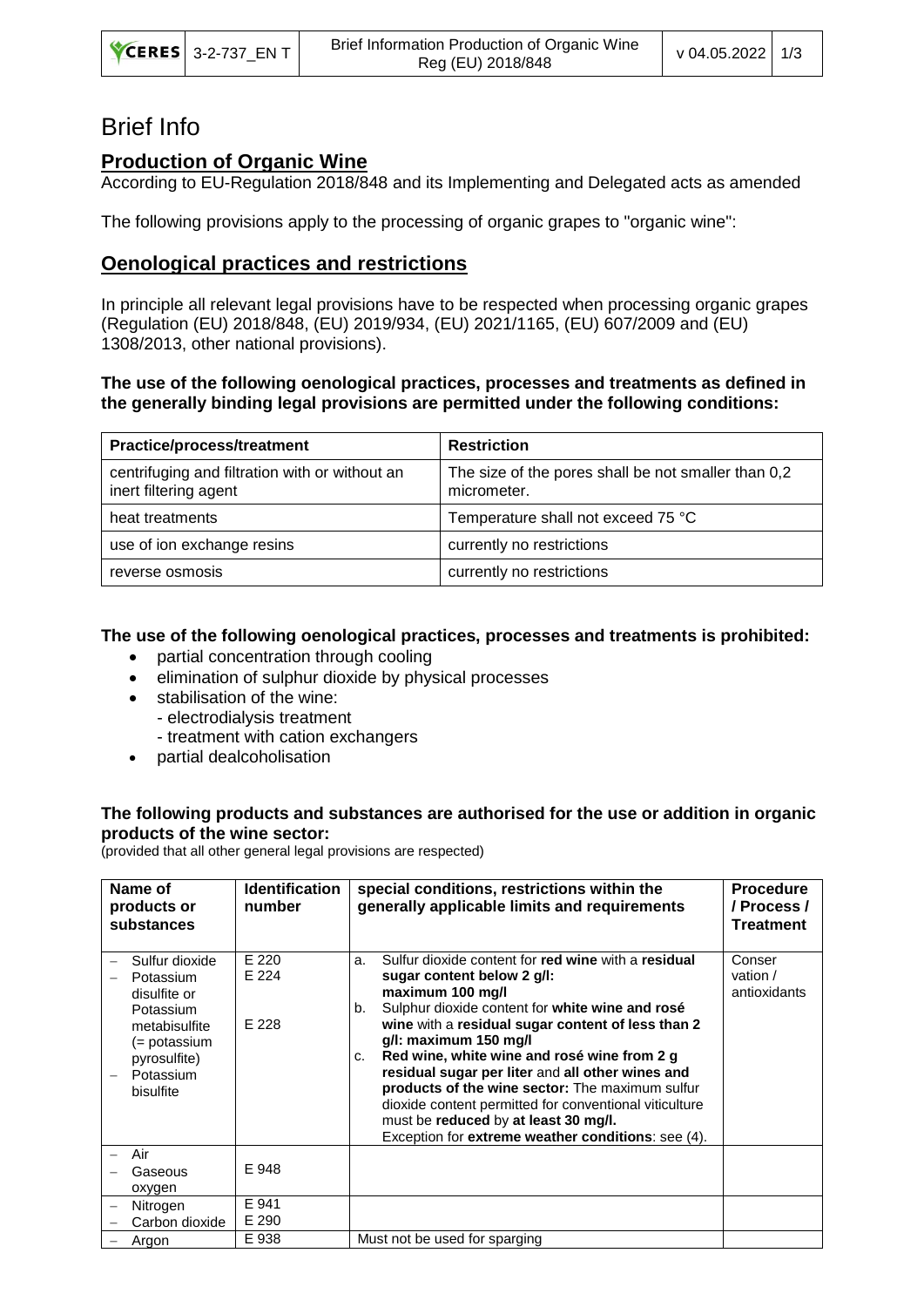|  | $\text{CERES}$ 3-2-737 ENT | Brief Information Production of Organic Wine<br>Reg (EU) 2018/848 | v 04.05.2022 2/3 |  |
|--|----------------------------|-------------------------------------------------------------------|------------------|--|
|--|----------------------------|-------------------------------------------------------------------|------------------|--|

| Name of<br>products or<br>substances                                                                                           | <b>Identification</b><br>number             | special conditions, restrictions within the<br>generally applicable limits and requirements                                                                                                  | <b>Procedure</b><br>/ Process /<br><b>Treatment</b> |
|--------------------------------------------------------------------------------------------------------------------------------|---------------------------------------------|----------------------------------------------------------------------------------------------------------------------------------------------------------------------------------------------|-----------------------------------------------------|
| Yeasts for<br>winemaking*<br>$(1)$ (e.g. pure<br>culture yeast)<br>Lactic acid<br>bacteria*                                    |                                             |                                                                                                                                                                                              | Fermentation                                        |
| inactivated<br>yeasts*<br>Pieces of oak<br>wood<br>Oenological<br>charcoal<br>(activated<br>carbon)                            |                                             |                                                                                                                                                                                              | Usage                                               |
| Wine yeasts<br>(3)                                                                                                             |                                             | Only in dry wines. Fresh healthy and not diluted wine<br>yeasts containing yeasts from the recent preparation of<br>dry wines. In quantities not exceeding 5% vol of the<br>treated product. | Usage                                               |
| Tartaric acid<br>$(L(+)-)^*$                                                                                                   | E 334                                       |                                                                                                                                                                                              | Acid<br>regulation,<br>stabilization                |
| Lactic acid*<br>Potassium<br>$L(+)$ tartrate*<br>Potassium<br>bicarbonate<br>Calcium<br>carbonate<br>(Deacidification<br>lime) | E 270<br>E 336 (ii)<br>$E$ 501(ii)<br>E 170 |                                                                                                                                                                                              | Acid<br>regulation                                  |
| Calcium sulfate                                                                                                                | E 516                                       | Only for vino generoso or vino generoso de licor                                                                                                                                             | Acid<br>regulation                                  |
| Diammonium<br>hydrogen<br>phosphate<br>(DAP)                                                                                   | E 342                                       |                                                                                                                                                                                              | For alcoholic<br>and<br>malolactic<br>fermentation  |
| Thiamine<br>hydrochloride*<br>(vitamin B1)                                                                                     |                                             |                                                                                                                                                                                              |                                                     |
| Yeast<br>autolysates*<br>Yeast bark*                                                                                           |                                             |                                                                                                                                                                                              |                                                     |

| Name of products<br>or substances       | <b>Identification</b><br>number | special conditions, restrictions within the<br>generally applicable limits and requirements | Treatment<br>type |
|-----------------------------------------|---------------------------------|---------------------------------------------------------------------------------------------|-------------------|
| Edible gelatin (2)<br>$\qquad \qquad -$ |                                 |                                                                                             | Clarification     |
| Wheat protein (2)                       |                                 |                                                                                             |                   |
| Pea protein (2)                         |                                 |                                                                                             |                   |
| Potato protein (2)                      |                                 |                                                                                             |                   |
| Yeast protein                           |                                 |                                                                                             |                   |
| $extract^{*}(2)$                        |                                 |                                                                                             |                   |
| Tannins (2)                             |                                 |                                                                                             |                   |
| Egg albumin (2)                         |                                 |                                                                                             |                   |
| House bladder (2)                       |                                 |                                                                                             |                   |
| Casein (2)                              |                                 |                                                                                             |                   |
| Potassium                               | E 558                           |                                                                                             |                   |
| caeinate                                | E 551                           |                                                                                             |                   |
| <b>Bentonite</b>                        |                                 |                                                                                             |                   |
| Silicon dioxide as                      |                                 |                                                                                             |                   |
| gel or colloidal                        | E 402                           |                                                                                             |                   |
| solution (e.g. silica                   |                                 |                                                                                             |                   |
| sol)                                    |                                 |                                                                                             |                   |
| Potassium alginate                      |                                 |                                                                                             |                   |